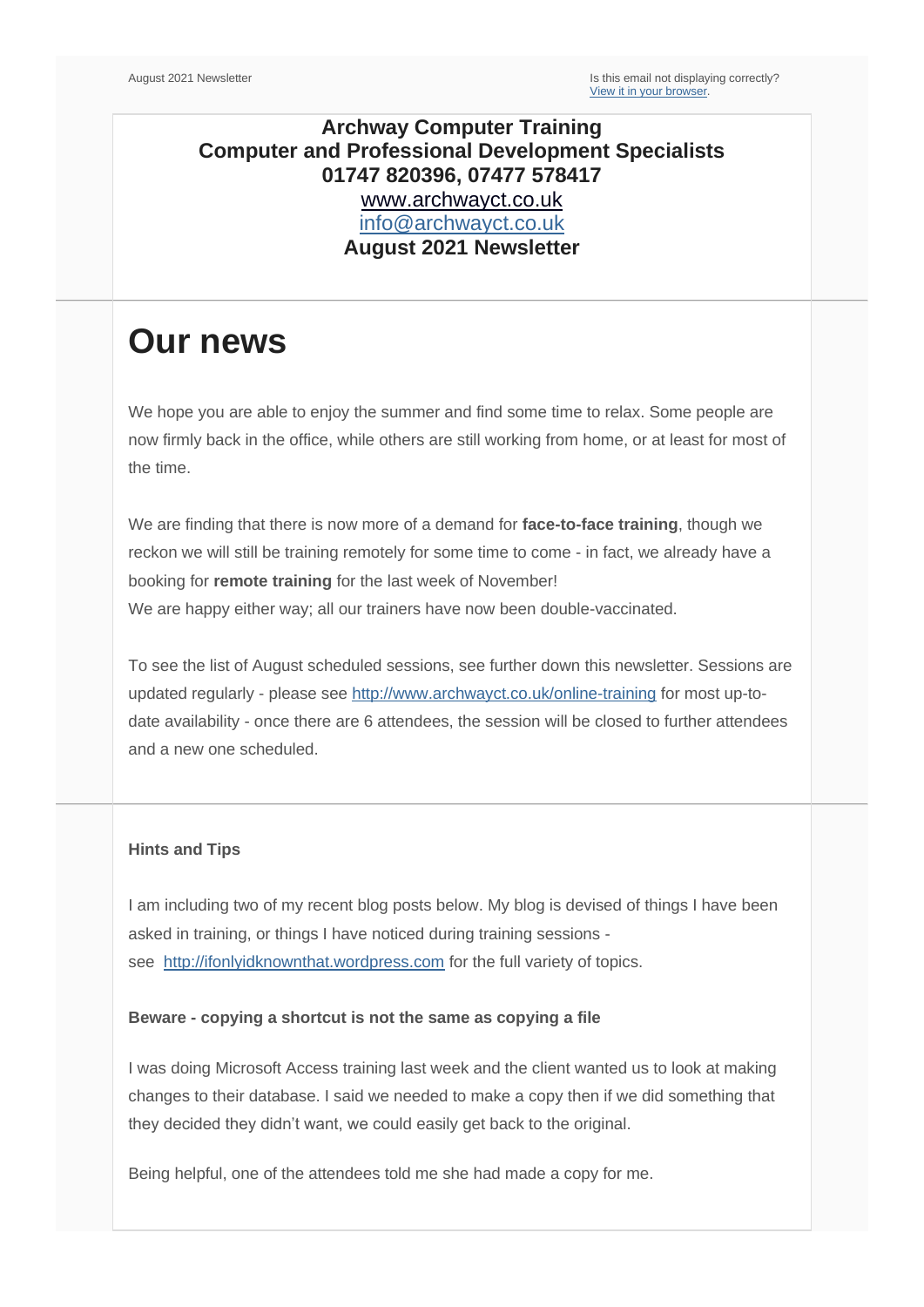I started making changes and then decided I wanted to look at the original. However, I then found that there was only one copy! What had happened was that she had copied the desktop shortcut to the database, rather than making a copy of the database itself!

Luckily we weren't too far down the line and all was well.

Find out more about our [Microsoft Office training](http://www.archwayct.co.uk/microsoft-office-training) in the Wiltshire, Dorset, Somerset and Hampshire.

#### **Microsoft Excel - copying a number of rows x times**

I was recently training at a client site and they said they regularly needed to copy a number of rows, say 100 times in a worksheet.

There is VBA code to help you undertake a task like this but if you are not a VBA programmer, there is an easier way.

Say, I want the information in cells A2:R52 duplicated 100 times.

First, I selected the range **A2:52** and pressed **Ctrl + C** to **copy** the data.

I wanted it duplicated 100 times which should take me down to row 5152, i.e. (100\*51) + the original 51.

In the **Name box** to the left of the **formula bar** where it will say A2 or the cell reference of the first cell in the range to be duplicated, type the cell range that you want the information to be duplicated in, in my case, A2:R5152. Press **Enter**.

I then clicked **Paste** or press **Ctrl + V**.

My data was duplicated as required.

Find out more about our [Microsoft Excel training](http://www.archwayct.co.uk/microsoft-office-training/microsoft-excel-training) in Wiltshire, Dorset, Somerset and Hampshire.

<hr size=2 width="100%" align=center>

## **Online Training Sessions**

Since it is difficult at present to provide face-to-face training, we are pleased to be able to announce some interactive short training sessions.

Sessions will be conducted using WebEx or Zoom and will be limited to 6 people. Once a session is full, new dates will be released.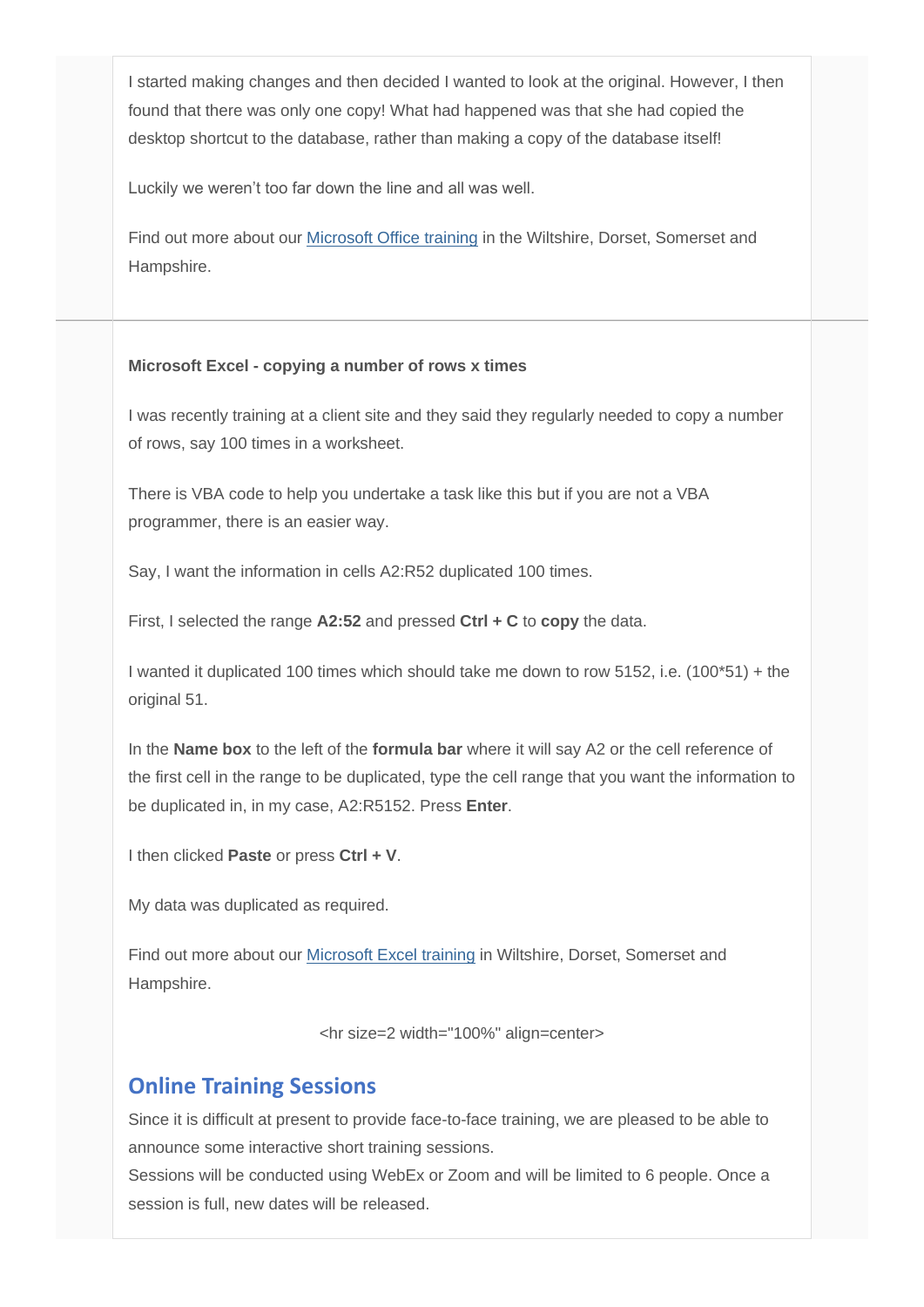Training files and a meeting invitation will be sent out to participants in advance of the training session. Sessions are updated regularly **[here](http://www.archwayct.co.uk/online-training)**.

To find out more details, ring on the mobile number at the top of this newsletter, **email** [us](mailto:janet@archwayct.co.uk?subject=Online%20training) **or fill in our online [contact form](http://www.archwayct.co.uk/contact)**.

| <b>Date</b> | <b>Time</b>        | <b>Session</b>                                                                                                                                  | Cost                  |
|-------------|--------------------|-------------------------------------------------------------------------------------------------------------------------------------------------|-----------------------|
| <b>Cost</b> |                    |                                                                                                                                                 |                       |
| 2nd August  | $09:30 -$<br>10:30 | Outlook - Calendar, Creating Recurring<br>Appointments, Making appointments private, Using<br>the Scheduling Assistant                          | $E25 +$<br><b>VAT</b> |
| 2nd August  | 11:00 -<br>13:00   | Coaching Skills - the key to successful delegation                                                                                              | £50 +<br><b>VAT</b>   |
| 2nd August  | $14:00 -$<br>16:00 | Communication Skills - Questioning Techniques,<br>Listening Skills, Aggressive, Defensive and<br><b>Assertive Behaviour</b>                     | $£50 +$<br>VAT        |
| 2nd August  | 16:00.<br>16:40    | Using Zoom for Remote Working                                                                                                                   | $£15 +$<br>VAT        |
| 3rd August  | 09:30<br>11:00     | <b>Crystal Reports - Formulas and Functions</b>                                                                                                 | $E35 +$<br><b>VAT</b> |
| 3rd August  | 11:30 -<br>12:30   | Outlook - Email Rules and Alerts, Creating a Task<br>from an Email, Creating an Appointment from an<br>Email, Quick Parts, Email Templates      | $£25 +$<br>VAT        |
| 3rd August  | 13:30.<br>14:30    | <b>Using Outlook for Time Management</b>                                                                                                        | $£30 +$<br>VAT        |
| 3rd August  | $15:00 -$<br>16:00 | Microsoft Project - Baselining a Project and<br><b>Tracking Progress</b>                                                                        | $£25 +$<br>VAT        |
| 4th August  | 09:30<br>10:30     | <b>Excel Pivot Tables</b>                                                                                                                       | $£25 +$<br>VAT        |
| 4th August  | 11:30<br>12:30     | Microsoft Project - Adding costs to projects                                                                                                    | $£25 +$<br>VAT        |
| 4th August  | 13:30<br>14:30     | <b>PowerPoint - Tables and Charts</b>                                                                                                           | $£25 +$<br><b>VAT</b> |
| 4th August  | $15:00 -$<br>16:00 | Word - Working with Pictures and Drawing Objects -<br>Inserting, Text Wrapping, Sizing, Effects                                                 | $E25 +$<br><b>VAT</b> |
| 5th August  | 09:15<br>10:45     | <b>Crystal Reports - Parameter Queries</b>                                                                                                      | $E35 +$<br><b>VAT</b> |
| 5th August  | $11:00 -$<br>12:00 | Time Management - Goals and Objectives, The<br>SMART approach to generating goals, Identifying<br>Goals, Prioritising Work, Urgent vs Important | $E30 +$<br>VAT        |
| 5th August  | $13:30 -$<br>15:00 | Microsoft Project - Creating a resource sheet,<br>Assigning resources to tasks                                                                  | $E30 +$<br>VAT        |
| 5th August  | 15:30.<br>16:30    | <b>Excel PivotTables</b>                                                                                                                        | $£25 +$<br>VAT        |
| 6th August  | 09:30.<br>10:30    | PowerPoint - Using SmartArt, Animating bulleted<br>lists and SmartArt, Using Drawing Tools,<br><b>Manipulating Pictures</b>                     | $E25 +$<br>VAT        |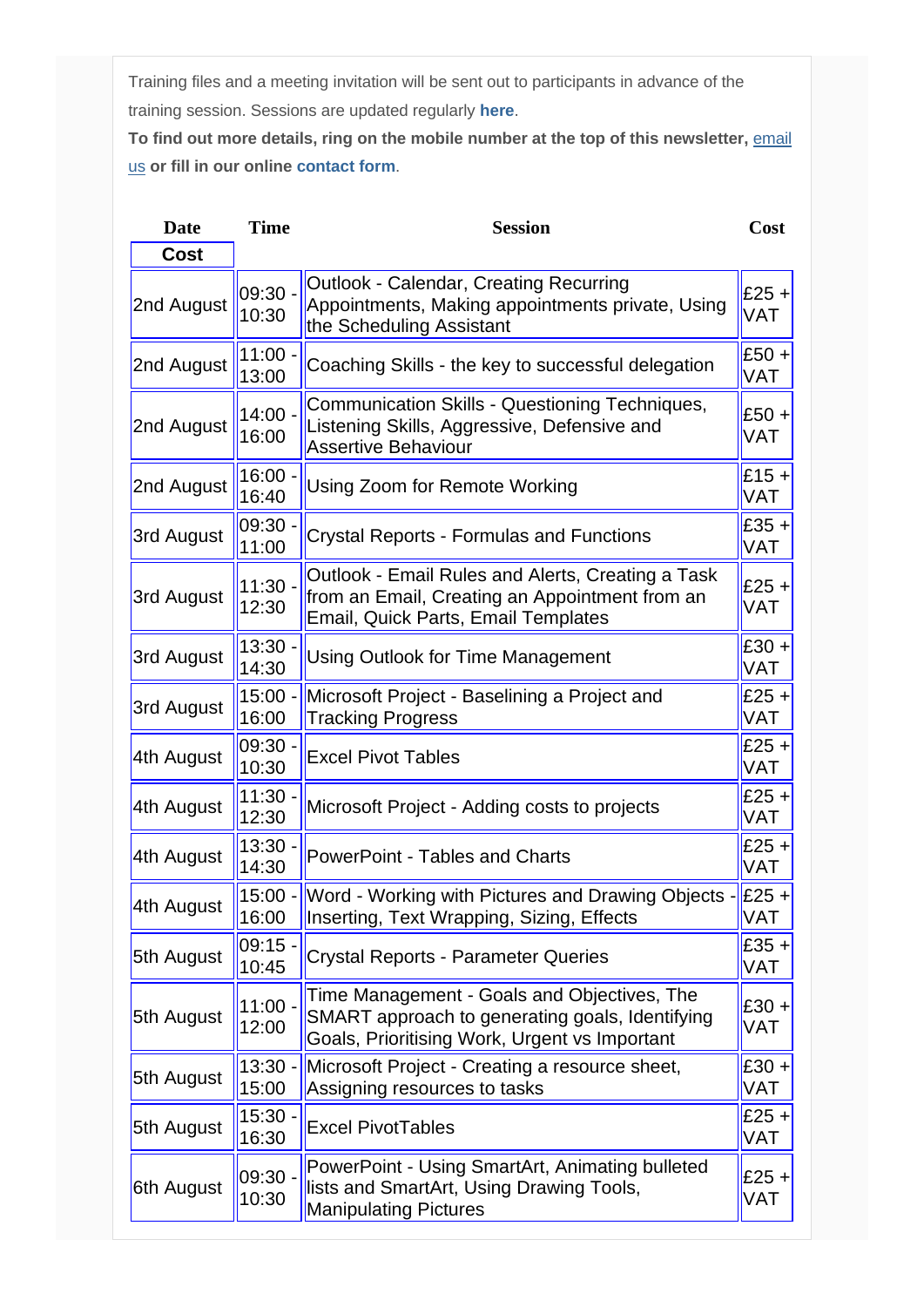| 6th August                 | $11:00 -$          | Word - Using Word tables, General Word hints and                                                                                            | $£25 +$        |
|----------------------------|--------------------|---------------------------------------------------------------------------------------------------------------------------------------------|----------------|
|                            | 12:00              | tips                                                                                                                                        | VAT            |
| 6th August                 | $13:30 -$          | Microsoft Project - Working with Tasks, Creating a                                                                                          | $E30 +$        |
|                            | 15:00              | Gantt Chart, Links, Lags and Leads                                                                                                          | VAT            |
| 6th August                 | $15:30 -$          | Excel - Grouping worksheets, Calculation across                                                                                             | $£25 +$        |
|                            | 16:30              | worksheets, Data Consolidation                                                                                                              | VAT            |
| 9th August                 | 09:00<br>12:00     | <b>Introduction to Microsoft Teams</b>                                                                                                      | $£50 +$<br>VAT |
| 9th August                 | $13:30 -$          | PowerPoint - Creating a new presentation, Slide                                                                                             | $E25 +$        |
|                            | 14:30              | Layouts, Slide Views, Moving Slides                                                                                                         | VAT            |
| 9th August                 | $15:00 -$          | PowerPoint - Working with SmartArt, Animating                                                                                               | $£25 +$        |
|                            | 16:00              | <b>SmartArt and Bulleted Lists</b>                                                                                                          | VAT            |
| 11th                       | $9:15 -$           | Crystal Reports - Crosstabs                                                                                                                 | $£35 +$        |
| August                     | 10:45              |                                                                                                                                             | VAT            |
| 11th                       | $11:15 -$          | Word - Using Word tables, general Word hints and                                                                                            | $E25 +$        |
| August                     | 12:15              | tips                                                                                                                                        | VAT            |
| 11th                       | 13:30              | Crystal Reports - Working with SubReports                                                                                                   | $£35 +$        |
| August                     | 14:30              |                                                                                                                                             | VAT            |
| 11th                       | $15:00 -$          | Time Management - Setting goals and priorities,                                                                                             | $£30 +$        |
| August                     | 16:00              | <b>Urgent vs Important</b>                                                                                                                  | VAT            |
| 12 <sub>th</sub>           | 09:30              | Microsoft Project - Adding costs to projects                                                                                                | $£25 +$        |
| August                     | 10:30              |                                                                                                                                             | VAT            |
| 12th                       | $11:30 -$          | Microsoft Project - Baselining a Project and                                                                                                | $£25 +$        |
| August                     | 12:30              | <b>Tracking Progress</b>                                                                                                                    | <b>VAT</b>     |
| 12 <sub>th</sub><br>August | $13:30 -$<br>14:30 | Outlook - Emails Rules and Alerts, Creating a Task<br>from an Email, Creating an Appointment from an<br>Email, Quick Parts, Email Templates | $£25 +$<br>VAT |
| 12 <sub>th</sub>           | 16:00              | 15:00 - Word - Collaborating with Others - Sharing                                                                                          | $E25 +$        |
| August                     |                    | Documents, Comments, Track Changes                                                                                                          | <b>VAT</b>     |
| 13 <sub>th</sub>           | 09:30 -            | Microsoft Project - Views, Tables, Filters, Creating                                                                                        | $E30 +$        |
| August                     | 11:00              | Reports                                                                                                                                     | VAT            |
| 13th                       | $11:30 -$          | Microsoft Word - Using Section Breaks effectively                                                                                           | $E25 +$        |
| August                     | 12:30              |                                                                                                                                             | VAT            |
| 13th                       | $13:30 -$          | Excel - Named ranges, VLOOKUP                                                                                                               | $E25 +$        |
| August                     | 14:30              |                                                                                                                                             | VAT            |
| 13 <sub>th</sub>           | $15:00 -$          | <b>Excel Charting</b>                                                                                                                       | $E25 +$        |
| August                     | 16:00              |                                                                                                                                             | VAT            |
| 23rd<br>August             | $09:30 -$<br>10:30 | PowerPoint - Using SmartArt, Animating bulleted<br>lists and SmartArt, Using Drawing Tools,<br><b>Manipulating Pictures</b>                 | $£25 +$<br>VAT |
| 23rd                       | $11:30 -$          | Excel - Grouping worksheets, Calculations across                                                                                            | $£25 +$        |
| August                     | 12:30              | worksheets, Data Consolidation                                                                                                              | VAT            |
| 23rd                       | $13:30 -$          | Excel - IF, Nested IF, AND, OR, SUMIF, SUMIFS,                                                                                              | $E30 +$        |
| August                     | 15:00              | COUNTIF, COUNTIFS, AVERAGEIF, IFERROR                                                                                                       | VAT            |
| 23rd                       | $15:30 -$          | <b>Excel Charting</b>                                                                                                                       | $£25 +$        |
| August                     | 16:30              |                                                                                                                                             | VAT            |
|                            |                    |                                                                                                                                             |                |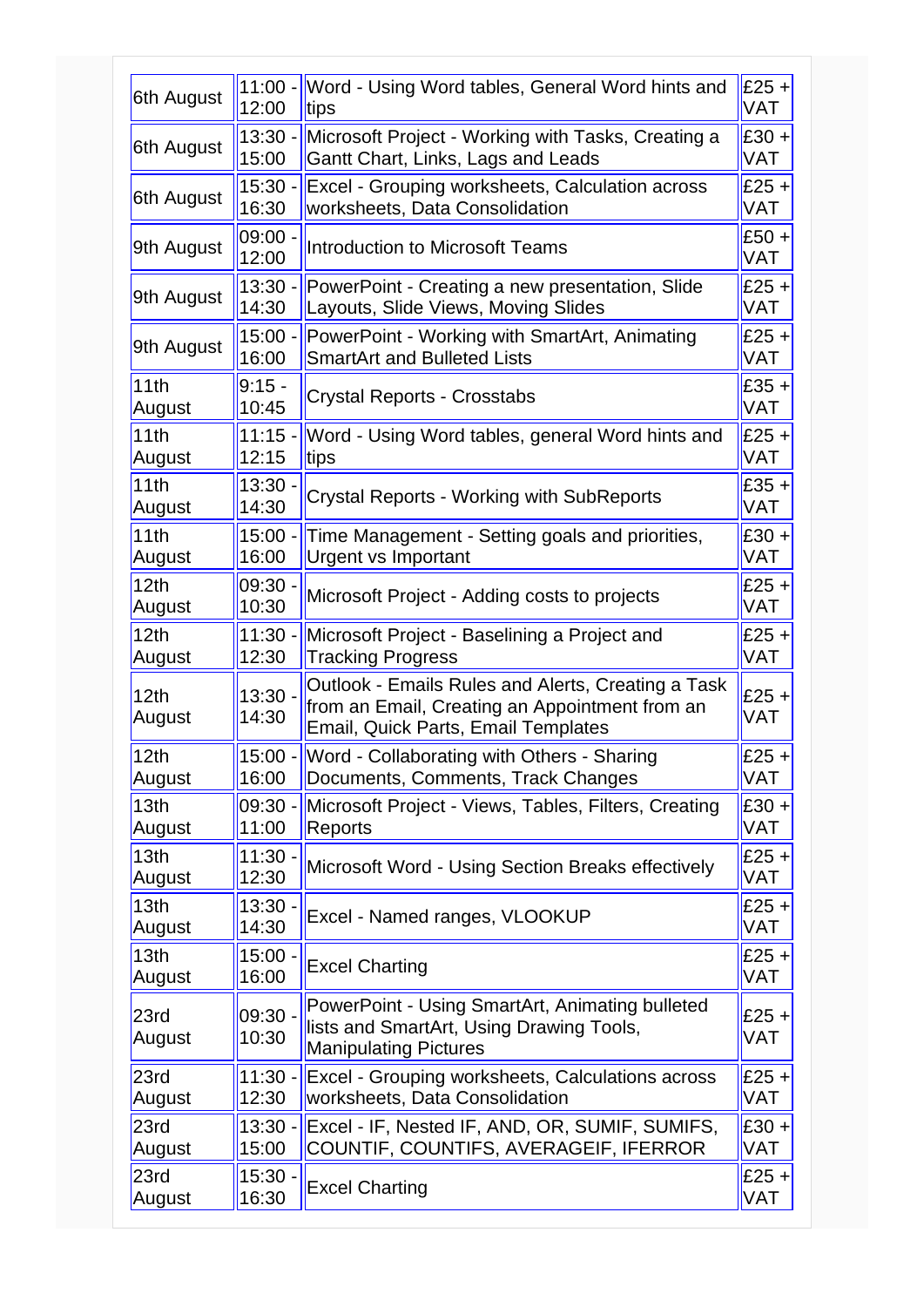| 24th                       | 09:30              | <b>Excel - Date and Text Functions</b>                                                                                                                                                  | $£25 +$               |
|----------------------------|--------------------|-----------------------------------------------------------------------------------------------------------------------------------------------------------------------------------------|-----------------------|
| August                     | 10:30              |                                                                                                                                                                                         | <b>VAT</b>            |
| 24th<br>August             | $11:00 -$<br>13:00 | Effective Communication especially when working<br>remotely - keeping in touch with the team,<br>organising regular meetings, Agenda, feedback<br>from meeting, managing meetings, etc. | $£50 +$<br><b>VAT</b> |
| 24th                       | $13:30 -$          | Word - Mailmerge                                                                                                                                                                        | $£25 +$               |
| August                     | 14:30              |                                                                                                                                                                                         | <b>VAT</b>            |
| 24th                       | $15:00 -$          | Microsoft Project - Baselining a Project and                                                                                                                                            | $£25 +$               |
| August                     | 16:00              | <b>Tracking Progress</b>                                                                                                                                                                | VAT                   |
| 24th                       | $16:30 -$          | Word - Collaborating with Others - Sharing                                                                                                                                              | $£25 +$               |
| August                     | 17:30              | Documents, Comments, Track Changes                                                                                                                                                      | <b>VAT</b>            |
| 25th                       | 09:30              | Excel - Sorting, Filtering, Conditional Formatting                                                                                                                                      | $£25 +$               |
| August                     | 10:30              |                                                                                                                                                                                         | VAT                   |
| 25 <sub>th</sub>           | $11:00 -$          | Excel - Creating a new workbook, Basic Formatting,                                                                                                                                      | $E25 +$               |
| August                     | 12:00              | Basic Formulas, Saving, Printing                                                                                                                                                        | VAT                   |
| 25 <sub>th</sub>           | 13:30.             | Introduction to OneNote                                                                                                                                                                 | $£30 +$               |
| August                     | 15:00              |                                                                                                                                                                                         | <b>VAT</b>            |
| 25 <sub>th</sub><br>August | $15:30 -$<br>16:30 | PowerPoint - Using SmartArt, Animating bulleted<br>lists and SmartArt, Using Drawing Tools,<br><b>Manipulating Pictures</b>                                                             | $£25 +$<br><b>VAT</b> |
| 26th                       | 09:30              | Excel - Sorting, Filtering, Conditional Formatting                                                                                                                                      | $£25 +$               |
| August                     | 10:30              |                                                                                                                                                                                         | <b>VAT</b>            |
| 26 <sub>th</sub>           | $11:00 -$          | <b>Team Building and Motivation</b>                                                                                                                                                     | $£50 +$               |
| August                     | 13:00              |                                                                                                                                                                                         | <b>VAT</b>            |
| 26 <sub>th</sub>           | $13:30 -$          | Word - Working with Pictures and Drawing Objects -                                                                                                                                      | $E25 +$               |
| August                     | 14:30              | Inserting, Text Wrapping, Sizing, Effects                                                                                                                                               | VAT                   |
| 26th                       | $15:00 -$          | PowerPoint - Creating a new presentation, Slide                                                                                                                                         | $E25 +$               |
| August                     | 16:00              | Layouts, Slide Views, Moving Slides                                                                                                                                                     | <b>VAT</b>            |
| 27 <sub>th</sub><br>August | $09:30 -$<br>10:30 | Excel - Review of Basic Formulas, Absolute Cell<br>References (fixed cells), % of Totals, Using Quick<br>Analysis for % of Totals and Cumulative Totals                                 | $£25 +$<br>VAT        |
| 27 <sub>th</sub>           | 11:00 ·            | Crystal Reports - Creating and Formatting a Report                                                                                                                                      | $E35 +$               |
| August                     | 12:30              |                                                                                                                                                                                         | VAT                   |
| 27th                       | $13:30 -$          | <b>PowerPoint - Tables and Charts</b>                                                                                                                                                   | $£25 +$               |
| August                     | 14:30              |                                                                                                                                                                                         | VAT                   |
| 27th                       | 15:30              | Introduction to OneNote                                                                                                                                                                 | $E30 +$               |
| August                     | 16:30              |                                                                                                                                                                                         | VAT                   |
| 31st August                | 09:30<br>11:30     | Delegating - How to delegate effectively                                                                                                                                                | $£50 +$<br>VAT        |
| 31st August                | $13:30 -$<br>15:00 | Crystal Reports - The Section Expert and Advanced $\left \cancel{\text{E35}}+\right $<br>Formatting                                                                                     | <b>VAT</b>            |
| 31st August                | 15:30<br>16:30     | <b>Excel PivotTables</b>                                                                                                                                                                | $£25 +$<br>VAT        |
| 1st<br>September           | 09:30<br>10:30     | <b>Outlook - Calendar, Creating Recurring</b><br>Appointments, Making Appointments private, Using<br>the Scheduling Assistant                                                           | $£25 +$<br>VAT        |